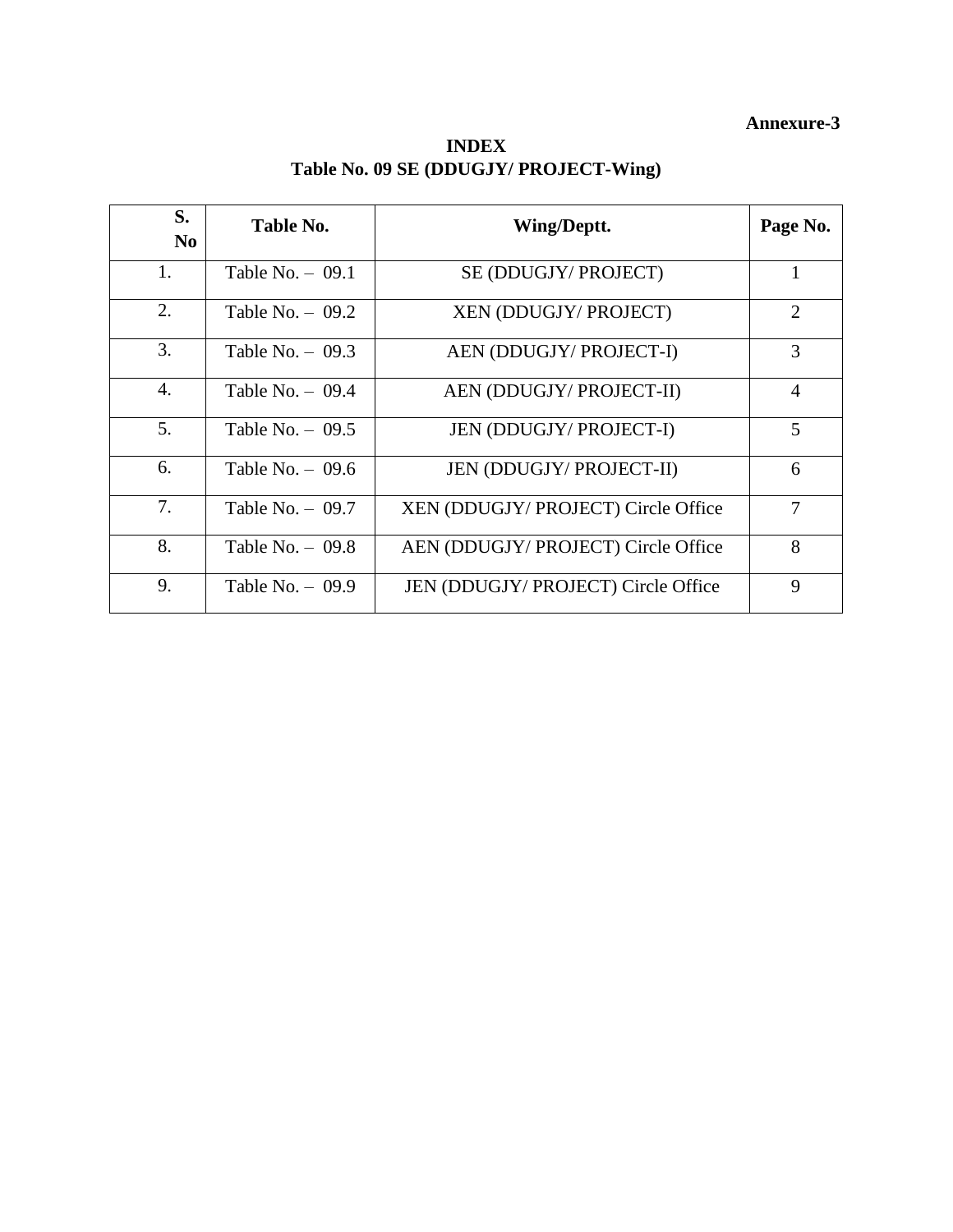## **Table No 09.1 - SE (DDUGJY) HoD: CE T&S-CSS)**

| $S$ No         | <b>KPI</b> – Definition                                                                                                                                                                                                                                             | <b>Evaluation</b>          | <b>UOM</b> | <b>Target</b> | Cut-off       | Weigh     |
|----------------|---------------------------------------------------------------------------------------------------------------------------------------------------------------------------------------------------------------------------------------------------------------------|----------------------------|------------|---------------|---------------|-----------|
|                |                                                                                                                                                                                                                                                                     | (Monthly/Quarterly/        |            |               | <b>Target</b> | tage      |
|                |                                                                                                                                                                                                                                                                     | <b>Half yearly/Yearly)</b> |            |               |               |           |
| $\mathbf{1}$   | Preparation of DPR after launching of<br>scheme within schedule time period given<br>by the nodal agency and timely attending<br>discrepancy if any, thereof                                                                                                        | Yearly                     | $\%$       | 100           | 70            | 10        |
| $\overline{2}$ | Call of tenders within three months of<br>approval of DPR with completing<br>required formalities such as preparation of<br>specification/PQR and seeking necessary<br>approval as per guidelines of the scheme                                                     | Yearly                     | $\%$       | 100           | 70            | 10        |
| $\overline{3}$ | Award of Contracts after call of tenders<br>within schedule time complying the<br>approval/ guideline of scheme                                                                                                                                                     | Yearly                     | $\%$       | 100           | 70            | 10        |
| $\overline{4}$ | Necessary correspondences with<br>contractor for completing the requisite<br>formalities within schedule time after<br>award of contract                                                                                                                            | Monthly                    | $\%$       | 100           | 60            | 10        |
| 5              | Release of EMD/ Bid security of un-<br>successful bidders within one month of<br>eligibility as per SBD provisions                                                                                                                                                  | Monthly                    | $\%$       | 100           | 60            | 10        |
| 6              | Compliance of decision of higher<br>authorities within 10 working days from<br>the issuance of directions in CLPC/CE<br>level/Review meeting or any other<br>directions.                                                                                            | Monthly                    | $\%$       | 100           | 60            | 10        |
| $\overline{7}$ | Submission of admissible claim to nodal<br>agencies within 15 days after claims<br>become due as per guideline.                                                                                                                                                     | Monthly                    | $\%$       | 100           | 60            | 10        |
| 8              | Follow up and obtaining closure<br>documents from concerned field officers<br>within 60 days after submission of final<br>BOQ/ final bills whichever is later.                                                                                                      | Monthly                    | $\%$       | 100           | 60            | 10        |
| 9              | Submission of Closure case in the<br>competent committee within 6 months<br>from the submission of closures<br>documents by nodal officers. This<br>includes finalization of recoveries and<br>getting audited and arranging other<br>necessary documents/ details. | Yearly                     | $\%$       | 100           | 50            | <b>10</b> |
| 10             | Intimation of Closure of project to nodal<br>agencies within 45 days from the<br>approval of of contract from competent<br>authority.                                                                                                                               | Monthly                    | $\%$       | 100           | 60            | 10        |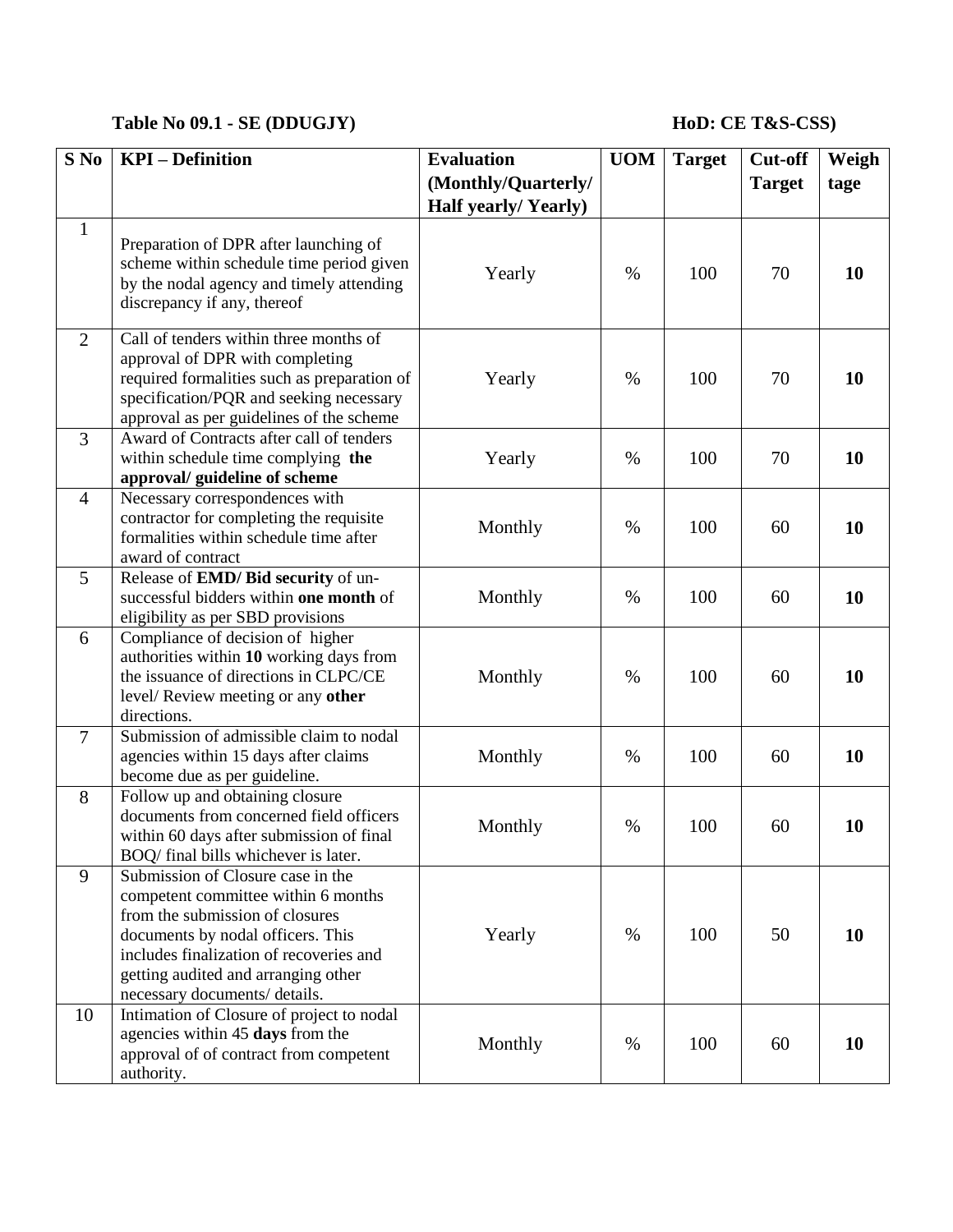# **Table No 09.2 - XEN (DDUGJY) HOD: CE (T&S-CSS)**

| $S$ No         | <b>KPI</b> – Definition                                                                                                                                                                                                                                             | <b>Evaluation</b><br>(Monthly/Quarterly/ | <b>UOM</b> | <b>Target</b> | <b>Cut-off</b><br><b>Target</b> | Weigh<br>tage |
|----------------|---------------------------------------------------------------------------------------------------------------------------------------------------------------------------------------------------------------------------------------------------------------------|------------------------------------------|------------|---------------|---------------------------------|---------------|
|                |                                                                                                                                                                                                                                                                     | Half yearly/Yearly)                      |            |               |                                 |               |
| $\mathbf{1}$   | Preparation of DPR after launching of<br>scheme within schedule time period given<br>by the nodal agency and timely attending<br>discrepancy if any, thereof                                                                                                        | Yearly                                   | $\%$       | 100           | 70                              | 10            |
| $\overline{2}$ | Call of tenders within three months of<br>approval of DPR with completing<br>required formalities such as preparation of<br>specification/PQR and seeking necessary<br>approval as per guidelines of the scheme                                                     | Yearly                                   | $\%$       | 100           | 70                              | 10            |
| $\overline{3}$ | Award of Contracts after call of tenders<br>within schedule time complying the<br>approval/ guideline of scheme                                                                                                                                                     | Yearly                                   | $\%$       | 100           | 70                              | 10            |
| $\overline{4}$ | Necessary correspondences with<br>contractor for completing the requisite<br>formalities within schedule time after<br>award of contract                                                                                                                            | Monthly                                  | $\%$       | 100           | 60                              | 10            |
| 5              | Release of EMD/ Bid security of un-<br>sucessful bidders within one month of<br>eligibility as per SBD provisions                                                                                                                                                   | Monthly                                  | $\%$       | 100           | 60                              | 10            |
| 6              | Compliance of decision of higher<br>authorities within 10 working days from<br>the issuance of directions in CLPC/CE<br>level/Review meeting or any other<br>directions.                                                                                            | Monthly                                  | $\%$       | 100           | 60                              | 10            |
| $\overline{7}$ | Submission of admissible claim to nodal<br>agencies within 15 days after claims<br>become due as per guideline.                                                                                                                                                     | Monthly                                  | $\%$       | 100           | 60                              | 10            |
| 8              | Follow up and obtaining closure<br>documents from concerned field officers<br>within 60 days after submission of final<br>BOQ/ final bills whichever is later.                                                                                                      | Monthly                                  | %          | 100           | 60                              | 10            |
| 9              | Submission of Closure case in the<br>competent committee within 6 months<br>from the submission of closures<br>documents by nodal officers. This<br>includes finalization of recoveries and<br>getting audited and arranging other<br>necessary documents/ details. | Yearly                                   | $\%$       | 100           | 50                              | 10            |
| 10             | Intimation of Closure of project to nodal<br>agencies within 45 days from the<br>approval of of contract from competent<br>authority.                                                                                                                               | Monthly                                  | %          | 100           | 60                              | 10            |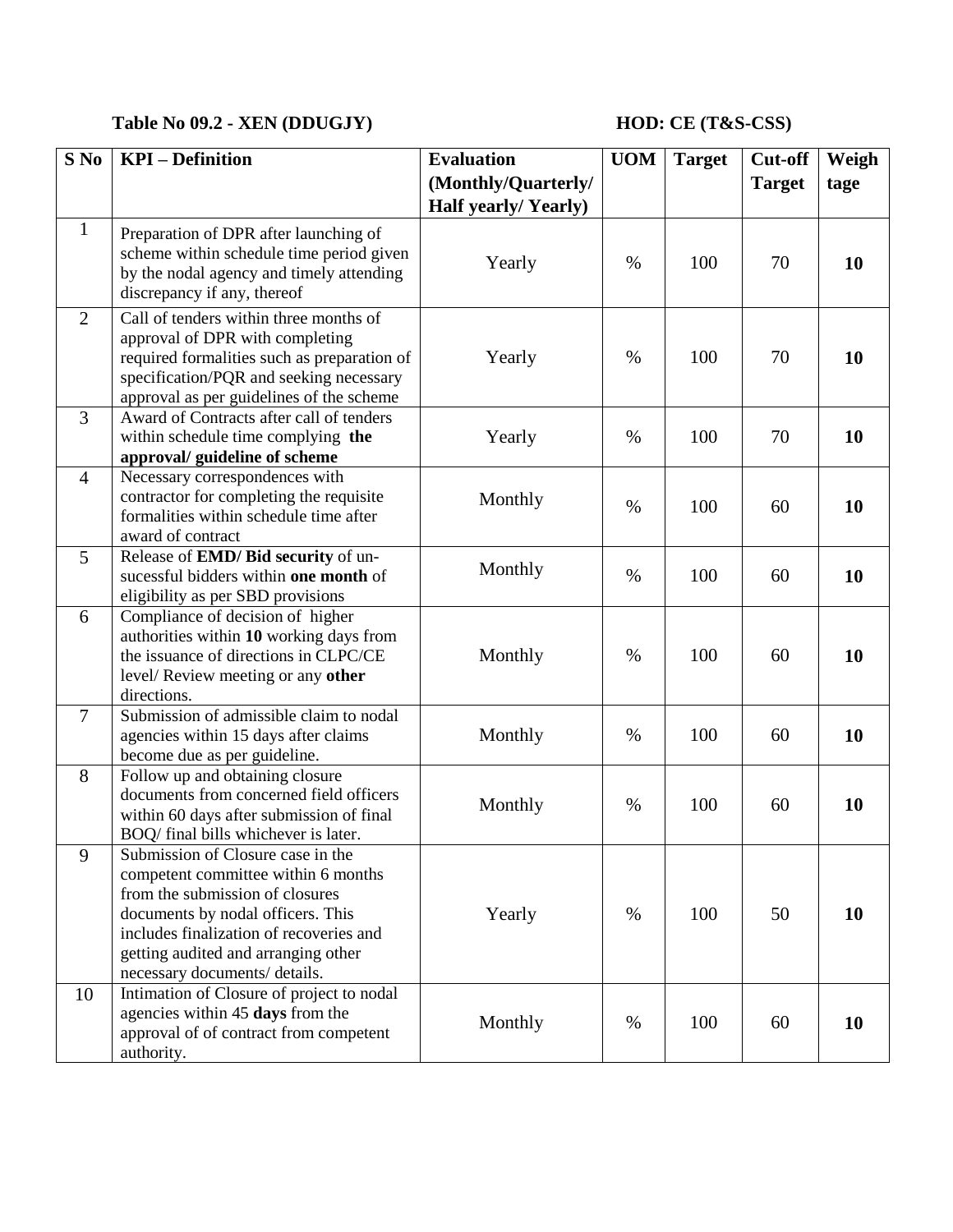# **Table No 09.3 - AEN (DDUGJY-I) HOD:CE (T&S-CSS)**

| $S$ No         | <b>KPI</b> – Definition                                                                                                                                                                                            | <b>Evaluation</b><br>(Monthly/Quarterly/<br>Half yearly/Yearly) | <b>UOM</b> | <b>Target</b> | Cut-off<br><b>Target</b> | Weig<br>htage |
|----------------|--------------------------------------------------------------------------------------------------------------------------------------------------------------------------------------------------------------------|-----------------------------------------------------------------|------------|---------------|--------------------------|---------------|
| $\mathbf{1}$   | Preparation of DPR after launching of<br>scheme within schedule time period<br>given by the nodal agency and timely<br>attending discrepancy if any, thereof                                                       | Yearly                                                          | $\%$       | 100           | 70                       | 10            |
| $\overline{2}$ | Call of tenders within three months of<br>approval of DPR with completing<br>required formalities such as<br>preparation of specification/PQR and<br>seeking necessary approval as per<br>guidelines of the scheme | Yearly                                                          | $\%$       | 100           | 70                       | 10            |
| $\overline{3}$ | Award of Contracts after call of<br>tenders within schedule time<br>complying the SBD                                                                                                                              | Yearly                                                          | $\%$       | 100           | 70                       | 10            |
| $\overline{4}$ | Necessary correspondences of<br>completing the requisite formalities<br>within schedule time after award of<br>contract                                                                                            | Monthly                                                         | $\%$       | 100           | 60                       | 10            |
| 5              | Dealing with inspection /DI within<br>one working days                                                                                                                                                             | Monthly                                                         | $\%$       | 100           | 60                       | 10            |
| 6              | Release of EMD of un-sucessful<br>bidders within 15 days of eligibility as<br>per SBD provisions                                                                                                                   | Monthly                                                         | $\%$       | 100           | 60                       | 10            |
| $\overline{7}$ | Timely submission of admissible<br>claim to nodal agencies                                                                                                                                                         | Monthly                                                         | $\%$       | 100           | 60                       | 10            |
| 8              | <b>Preparation</b> of Closure cases of<br>project to nodal agencies within 60<br>days from the submission of closure<br>documents by nodal officers                                                                | Monthly                                                         | %          | 100           | 50                       | <b>10</b>     |
| 9              | <b>Preparation</b> of Closure cases in the<br>competent committee within 6 months<br>from the submission of closures<br>documents by nodal officers.                                                               | Yearly                                                          | $\%$       | 100           | 50                       | 10            |
| 10             | Finalization of 50% of closure cases<br>of contract pending as on beginning of<br>the financial year                                                                                                               | Yearly                                                          | $\%$       | 100           | 60                       | <b>10</b>     |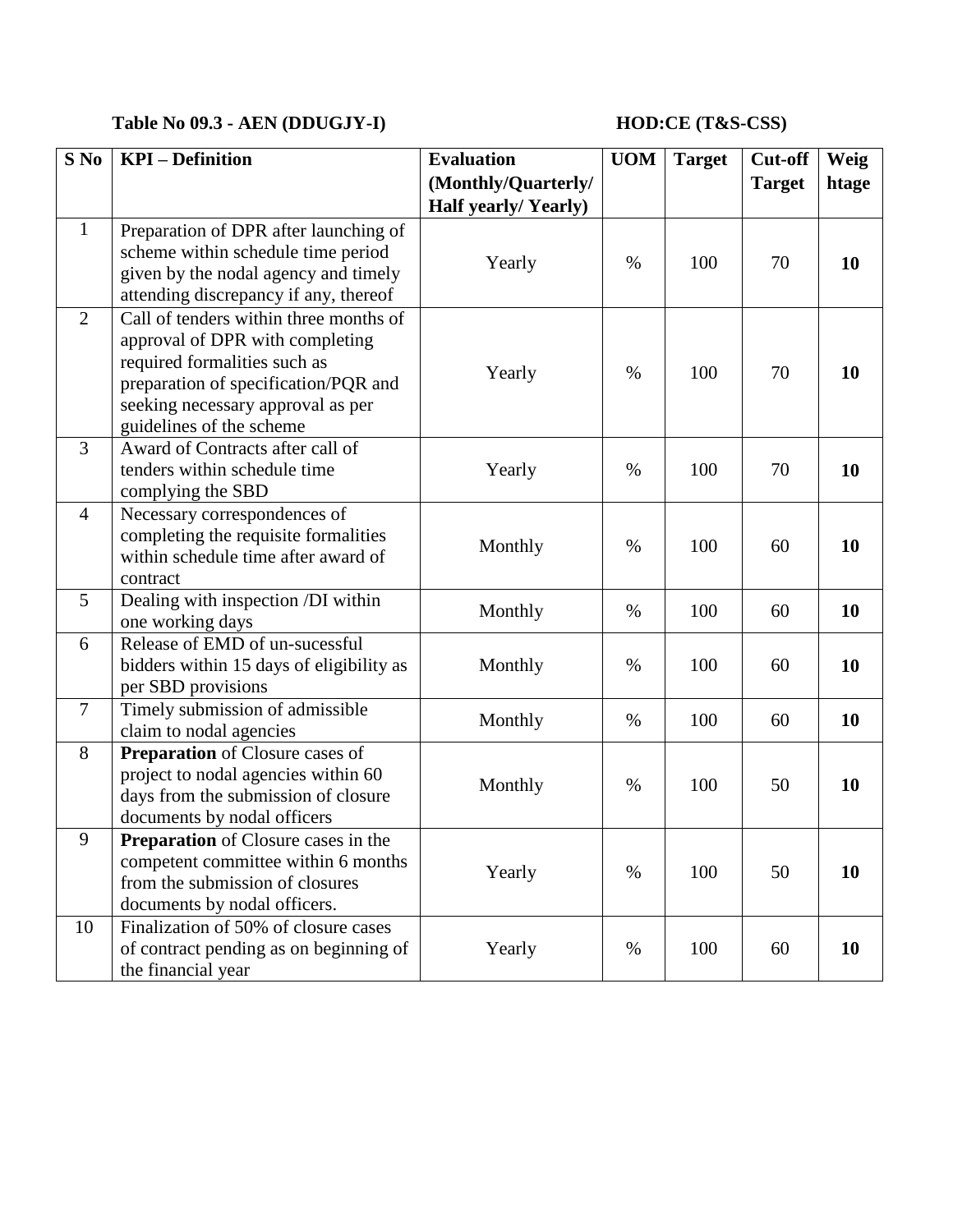# **Table No 09.4 - AEN (DDUGJY-II) HOD:CE (T&S-CSS)**

| $S$ No         | <b>KPI</b> – Definition                                                                                                                                                                                            | <b>Evaluation</b><br>(Monthly/Quarterly/<br><b>Half yearly/Yearly)</b> | <b>UOM</b> | <b>Target</b> | Cut-off<br><b>Target</b> | Weig<br>htage |
|----------------|--------------------------------------------------------------------------------------------------------------------------------------------------------------------------------------------------------------------|------------------------------------------------------------------------|------------|---------------|--------------------------|---------------|
| $\mathbf{1}$   | Preparation of DPR after launching of<br>scheme within schedule time period<br>given by the nodal agency and timely<br>attending discrepancy if any, thereof                                                       | Yearly                                                                 | $\%$       | 100           | 70                       | 10            |
| 2              | Call of tenders within three months of<br>approval of DPR with completing<br>required formalities such as<br>preparation of specification/PQR and<br>seeking necessary approval as per<br>guidelines of the scheme | Yearly                                                                 | %          | 100           | 70                       | 10            |
| 3              | Award of Contracts after call of<br>tenders within schedule time<br>complying the SBD                                                                                                                              | Yearly                                                                 | $\%$       | 100           | 70                       | 10            |
| $\overline{4}$ | Necessary correspondences of<br>completing the requisite formalities<br>within schedule time after award of<br>contract                                                                                            | Monthly                                                                | $\%$       | 100           | 60                       | 10            |
| 5              | Dealing with inspection /DI within<br>one working days                                                                                                                                                             | Monthly                                                                | $\%$       | 100           | 60                       | 10            |
| 6              | Release of EMD of un-sucessful<br>bidders within 15 days of eligibility as<br>per SBD provisions                                                                                                                   | Monthly                                                                | $\%$       | 100           | 60                       | 10            |
| $\overline{7}$ | Timely submission of admissible<br>claim to nodal agencies                                                                                                                                                         | Monthly                                                                | $\%$       | 100           | 60                       | 10            |
| 8              | Preparation of Closure cases of<br>project to nodal agencies within 60<br>days from the submission of closure<br>documents by nodal officers                                                                       | Monthly                                                                | $\%$       | 100           | 50                       | 10            |
| 9              | <b>Preparation</b> of Closure cases in the<br>competent committee within 6 months<br>from the submission of closures<br>documents by nodal officers.                                                               | Yearly                                                                 | $\%$       | 100           | 50                       | 10            |
| 10             | Finalization of 50% of closure cases<br>of contract pending as on beginning of<br>the financial year                                                                                                               | Yearly                                                                 | %          | 100           | 60                       | 10            |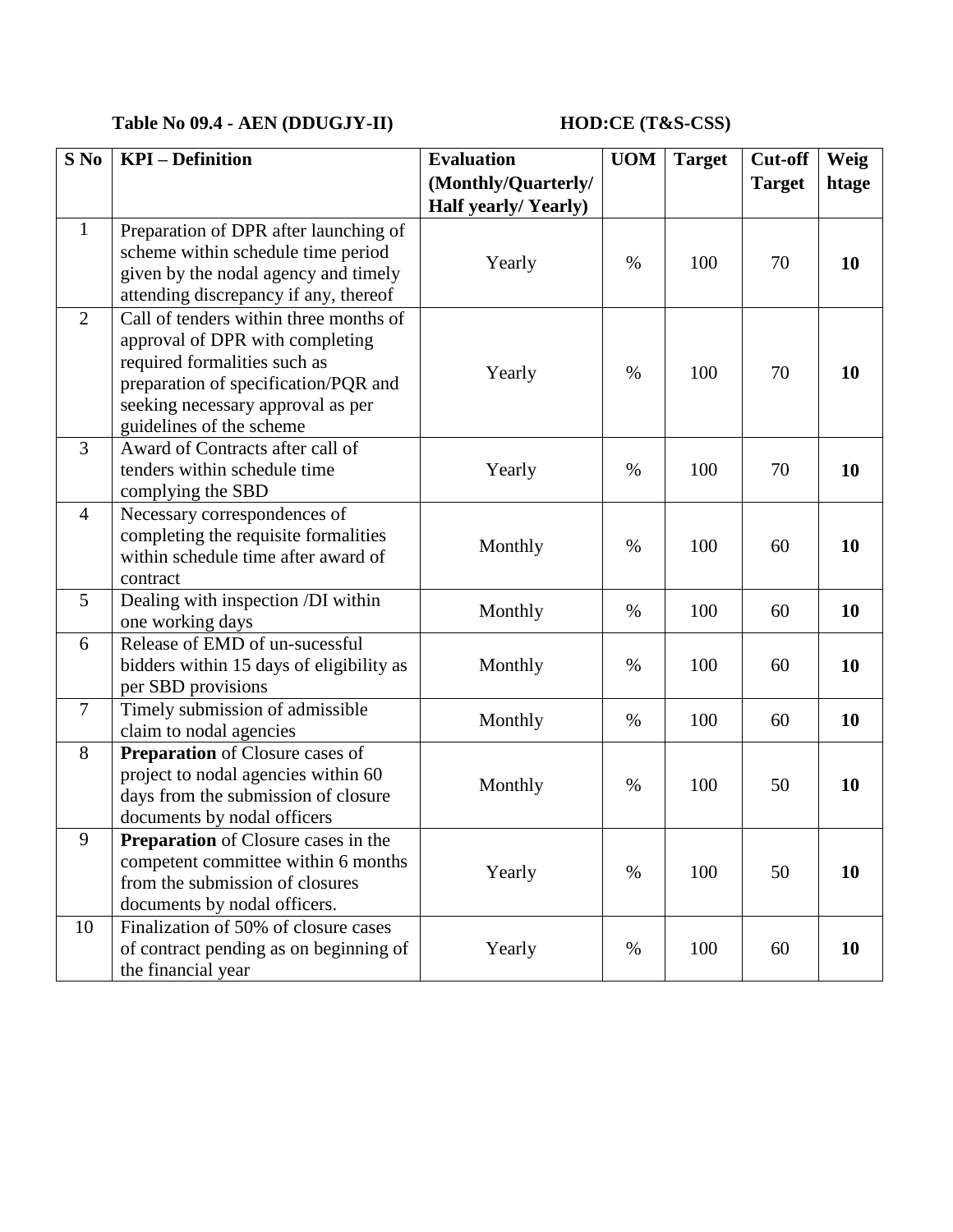# **Table No 09.5 - JEN (DDUGJY-I) HOD: CE (T&S-CSS)**

| $S$ No         | <b>KPI</b> – Definition                                                                                    | <b>Evaluation</b>          | <b>UOM</b> | <b>Target</b> | <b>Cut-off</b> | Weig  |
|----------------|------------------------------------------------------------------------------------------------------------|----------------------------|------------|---------------|----------------|-------|
|                |                                                                                                            | (Monthly/Quarterly/        |            |               | <b>Target</b>  | htage |
|                |                                                                                                            | <b>Half yearly/Yearly)</b> |            |               |                |       |
|                | Preparation of Daily progress in the<br>prescribed format                                                  | Monthly                    | $\%$       | 100           | 70             | 30    |
| 2              | Preparation and updation of weekly<br>progress in the prescribed format on<br>every Monday                 | Monthly                    | $\%$       | 100           | 70             | 30    |
| 3              | Updating of progress on portal<br>(REC/PFC/State Government etc.)                                          | Monthly                    | $\%$       | 100           | 70             | 30    |
| $\overline{4}$ | Obtaining factual position from the<br>concerned officer on compliant<br>receipt, if any ? (within 7 Days) | Monthly                    | $\%$       | 100           | 70             | 10    |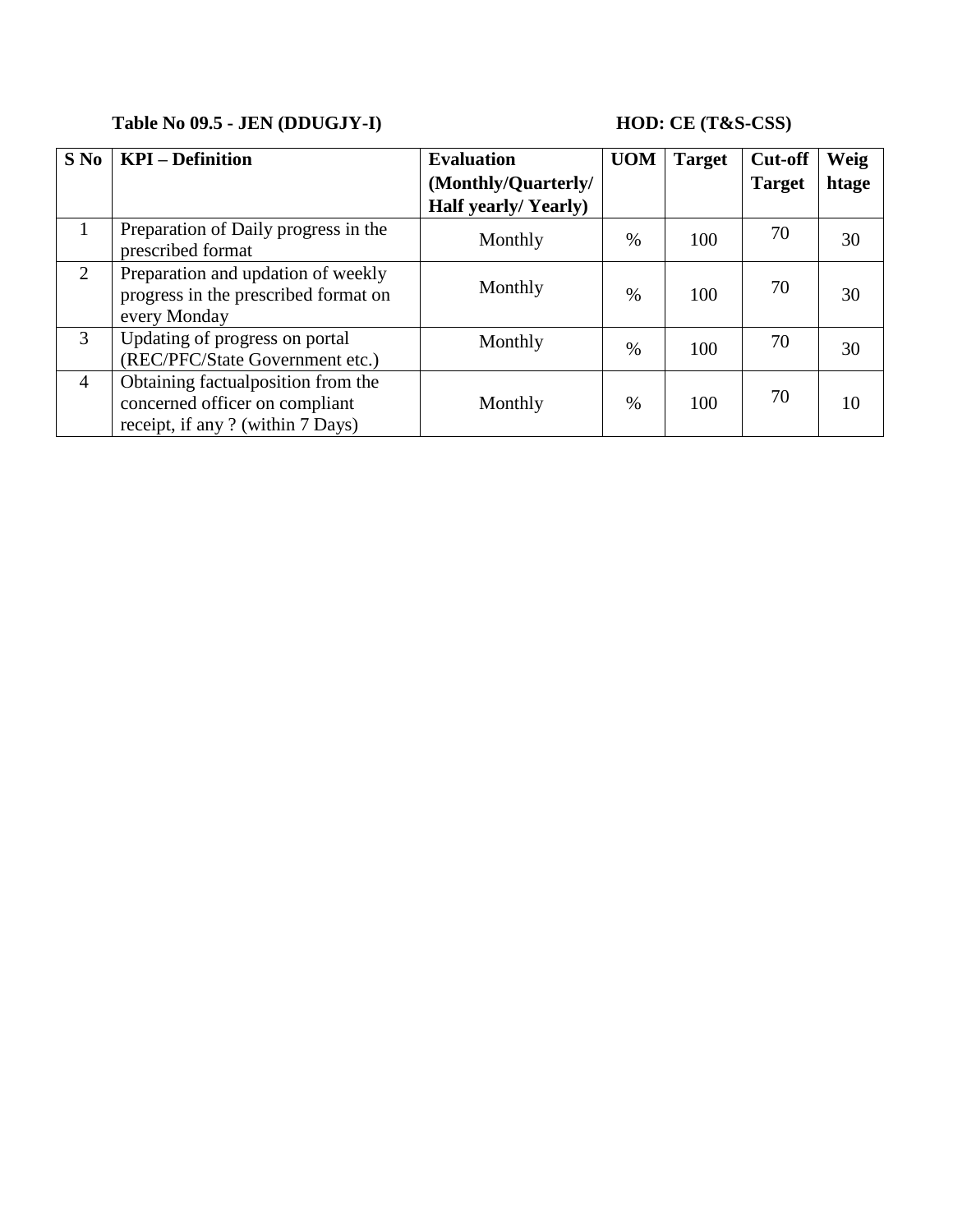# **Table No 09.6 - JEN (DDUGJY-II) HOD: CE (T&S-CSS)**

| $S$ No         | <b>KPI</b> – Definition                                                                                    | <b>Evaluation</b>          | <b>UOM</b> | <b>Target</b> | <b>Cut-off</b> | Weig  |
|----------------|------------------------------------------------------------------------------------------------------------|----------------------------|------------|---------------|----------------|-------|
|                |                                                                                                            | (Monthly/Quarterly/        |            |               | <b>Target</b>  | htage |
|                |                                                                                                            | <b>Half yearly/Yearly)</b> |            |               |                |       |
| $\mathbf{1}$   | Preparation of Daily progress in the<br>prescribed format                                                  | Monthly                    | $\%$       | 100           | 70             | 30    |
| 2              | Preparation and updation of weekly<br>progress in the prescribed format on<br>every Monday                 | Monthly                    | $\%$       | 100           | 70             | 30    |
| 3              | Updating of progress on portal<br>(REC/PFC/State Government etc.)                                          | Monthly                    | $\%$       | 100           | 70             | 30    |
| $\overline{4}$ | Obtaining factual position from the<br>concerned officer on compliant<br>receipt, if any ? (within 7 Days) | Monthly                    | $\%$       | 100           | 70             | 10    |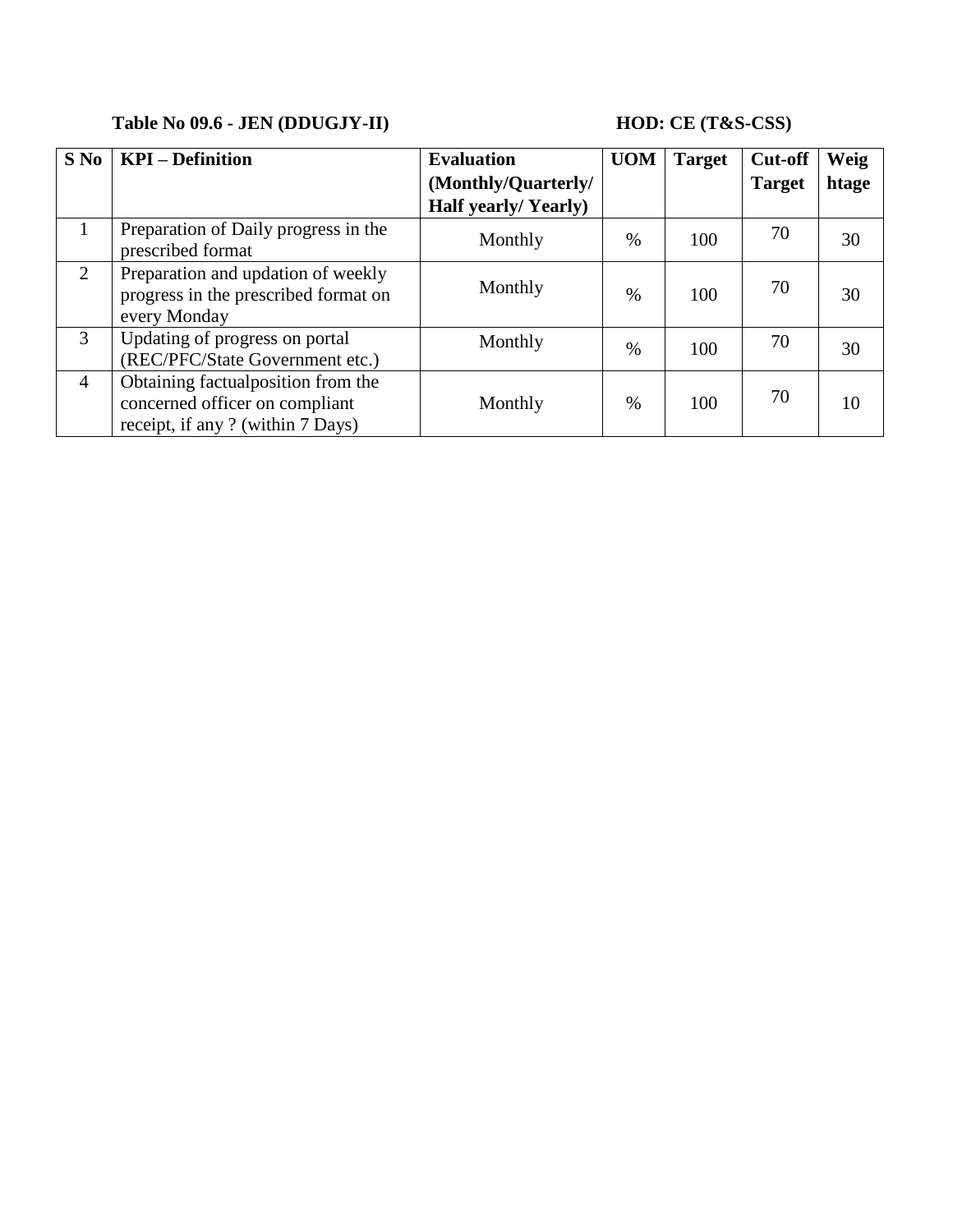# **Table No 09.7 - XEN (DDUGJY) Circle Office HOD: CE (T&S-CSS)**

| $S$ No         | <b>KPI</b> – Definition                                                                                                                                                                                                                                             | <b>Evaluation</b><br>(Monthly/Quarterly/ | <b>UOM</b> | <b>Target</b> | <b>Cut-off</b><br><b>Target</b> | Weigh<br>tage |
|----------------|---------------------------------------------------------------------------------------------------------------------------------------------------------------------------------------------------------------------------------------------------------------------|------------------------------------------|------------|---------------|---------------------------------|---------------|
|                |                                                                                                                                                                                                                                                                     | Half yearly/Yearly)                      |            |               |                                 |               |
| $\mathbf{1}$   | Preparation of DPR after launching of<br>scheme within schedule time period given<br>by the nodal agency and timely attending<br>discrepancy if any, thereof                                                                                                        | Yearly                                   | $\%$       | 100           | 70                              | 10            |
| $\overline{2}$ | Call of tenders within three months of<br>approval of DPR with completing<br>required formalities such as preparation of<br>specification/PQR and seeking necessary<br>approval as per guidelines of the scheme                                                     | Yearly                                   | $\%$       | 100           | 70                              | 10            |
| 3              | Award of Contracts after call of tenders<br>within schedule time complying the<br>approval/ guideline of scheme                                                                                                                                                     | Yearly                                   | $\%$       | 100           | 70                              | 10            |
| $\overline{4}$ | Necessary correspondences with<br>contractor for completing the requisite<br>formalities within schedule time after<br>award of contract                                                                                                                            | Monthly                                  | $\%$       | 100           | 60                              | <b>10</b>     |
| 5              | Release of EMD/ Bid security of un-<br>sucessful bidders within one month of<br>eligibility as per SBD provisions                                                                                                                                                   | Monthly                                  | $\%$       | 100           | 60                              | 10            |
| 6              | Compliance of decision of higher<br>authorities within 10 working days from<br>the issuance of directions in CLPC/CE<br>level/Review meeting or any other<br>directions.                                                                                            | Monthly                                  | $\%$       | 100           | 60                              | 10            |
| $\overline{7}$ | Submission of admissible claim to nodal<br>agencies within 15 days after claims<br>become due as per guideline.                                                                                                                                                     | Monthly                                  | $\%$       | 100           | 60                              | 10            |
| 8              | Follow up and obtaining closure<br>documents from concerned field officers<br>within 60 days after submission of final<br>BOQ/ final bills whichever is later.                                                                                                      | Monthly                                  | $\%$       | 100           | 60                              | 10            |
| 9              | Submission of Closure case in the<br>competent committee within 6 months<br>from the submission of closures<br>documents by nodal officers. This<br>includes finalization of recoveries and<br>getting audited and arranging other<br>necessary documents/ details. | Yearly                                   | $\%$       | 100           | 50                              | 10            |
| 10             | Intimation of Closure of project to nodal<br>agencies within 45 days from the<br>approval of of contract from competent<br>authority.                                                                                                                               | Monthly                                  | %          | 100           | 60                              | 10            |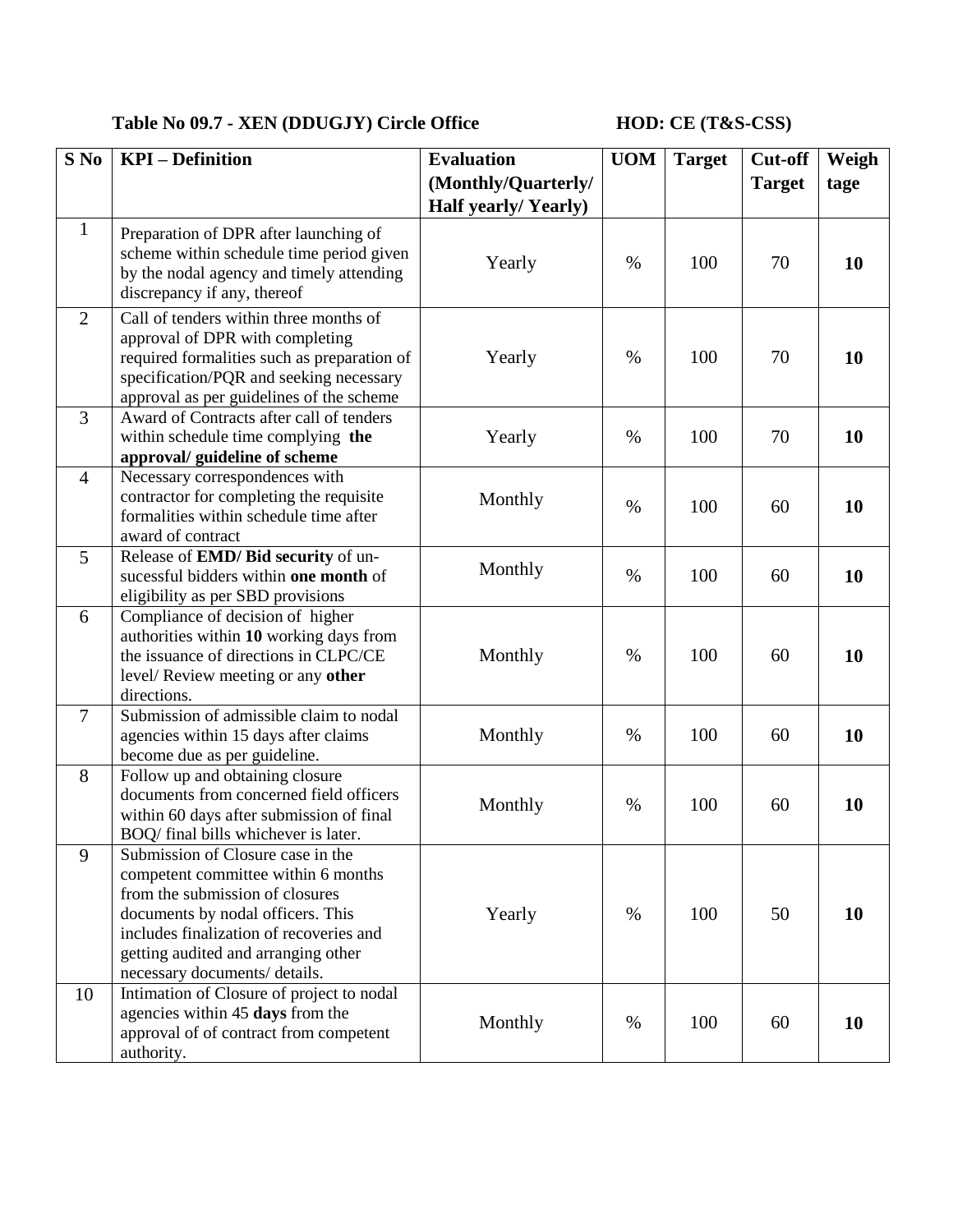# **Table No 09.8 - AEN (DDUGJY) Circle Office HOD:CE (T&S-CSS)**

| S No           | <b>KPI</b> – Definition                                                                                                                                                                                            | <b>Evaluation</b><br>(Monthly/Quarterly/<br>Half yearly/Yearly) | <b>UOM</b> | <b>Target</b> | Cut-off<br><b>Target</b> | Weig<br>htage |
|----------------|--------------------------------------------------------------------------------------------------------------------------------------------------------------------------------------------------------------------|-----------------------------------------------------------------|------------|---------------|--------------------------|---------------|
| $\mathbf{1}$   | Preparation of DPR after launching of<br>scheme within schedule time period<br>given by the nodal agency and timely<br>attending discrepancy if any, thereof                                                       | Yearly                                                          | $\%$       | 100           | 70                       | 10            |
| $\overline{2}$ | Call of tenders within three months of<br>approval of DPR with completing<br>required formalities such as<br>preparation of specification/PQR and<br>seeking necessary approval as per<br>guidelines of the scheme | Yearly                                                          | $\%$       | 100           | 70                       | 10            |
| $\overline{3}$ | Award of Contracts after call of<br>tenders within schedule time<br>complying the SBD                                                                                                                              | Yearly                                                          | $\%$       | 100           | 70                       | 10            |
| $\overline{4}$ | Necessary correspondences of<br>completing the requisite formalities<br>within schedule time after award of<br>contract                                                                                            | Monthly                                                         | %          | 100           | 60                       | 10            |
| 5              | Dealing with inspection /DI within<br>one working days                                                                                                                                                             | Monthly                                                         | $\%$       | 100           | 60                       | 10            |
| 6              | Release of EMD of un-sucessful<br>bidders within 15 days of eligibility as<br>per SBD provisions                                                                                                                   | Monthly                                                         | %          | 100           | 60                       | 10            |
| $\overline{7}$ | Timely submission of admissible<br>claim to nodal agencies                                                                                                                                                         | Monthly                                                         | $\%$       | 100           | 60                       | 10            |
| 8              | Preparation of Closure cases of<br>project to nodal agencies within 60<br>days from the submission of closure<br>documents by nodal officers                                                                       | Monthly                                                         | $\%$       | 100           | 50                       | 10            |
| 9              | Preparation of Closure cases in the<br>competent committee within 6 months<br>from the submission of closures<br>documents by nodal officers.                                                                      | Yearly                                                          | $\%$       | 100           | 50                       | 10            |
| 10             | Finalization of 50% of closure cases<br>of contract pending as on beginning of<br>the financial year                                                                                                               | Yearly                                                          | %          | 100           | 60                       | 10            |